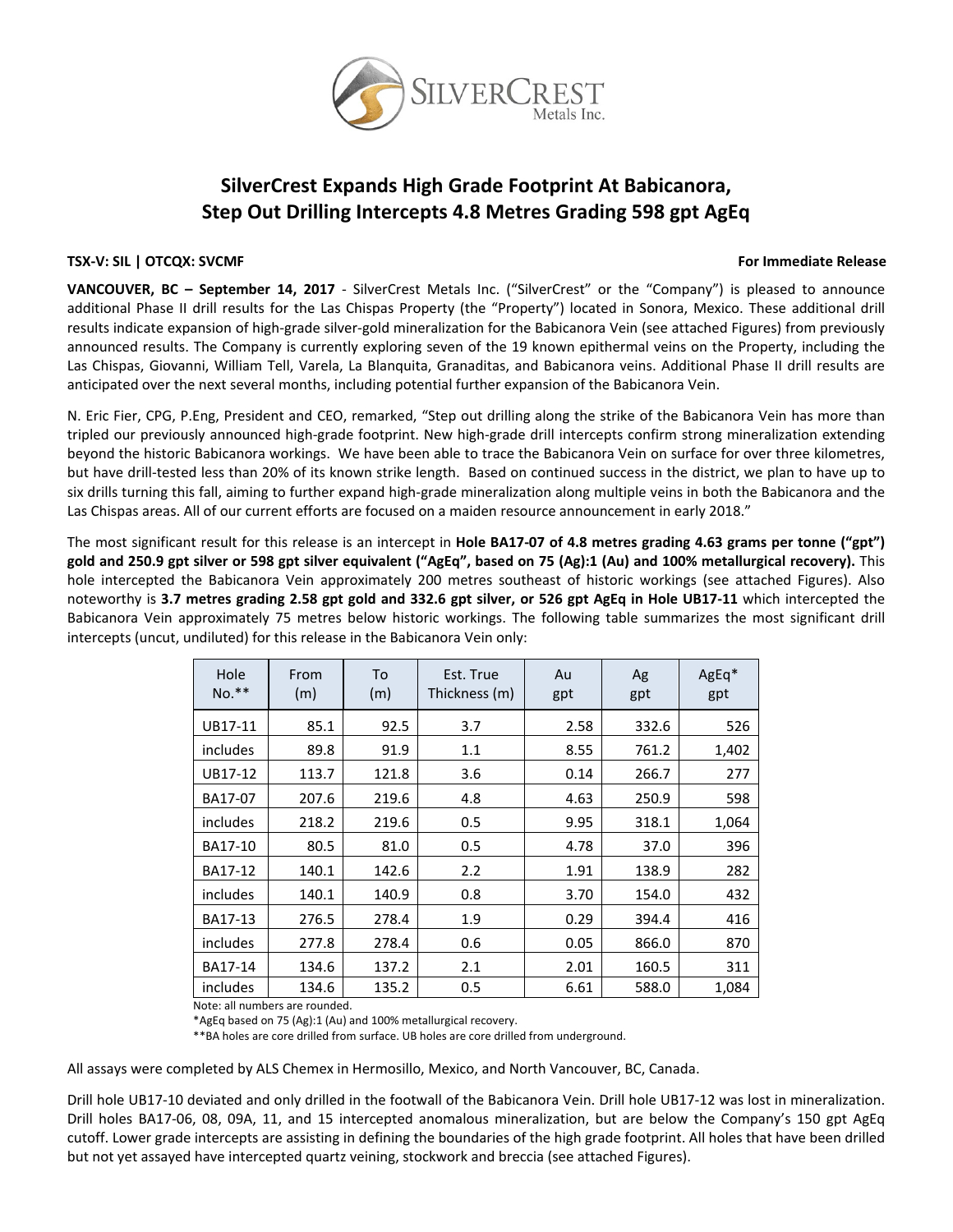The nearby parallel Babicanora Footwall Vein is becoming more defined. To date, five holes have pierced this vein, averaging an estimated true thickness of 0.7 metres grading 2.15 gpt Au and 290 gpt Ag, or 451 gpt AgEq. The Company has intersected several other unnamed veins near the Babicanora Vein, including 1.4 metres grading 2.57 gpt Au and 277.1 gpt Ag, or 470 gpt AgEq in Hole BA17‐07.

The revised high‐grade footprint of the Babicanora Vein is now approximately 500 metres long by 150 to 175 metres high, and is open in several directions (see attached Figures). The average estimated true thickness and grade (uncut, undiluted) for 16 drill intercepts of this footprint is 4.0 metres grading 2.88 gpt Au and 274.9 gpt Ag, or 491 gpt AgEq.

The Company plans to continue with step out drilling on the Babicanora Vein, subsequent drilling on other potential mineralized structures on the Property and underground rehabilitation at the Las Chispas area. Approximately 6,000 to 8,000 metres of additional Phase II drilling is planned for the remaining part of 2017. Besides drilling and underground work, the Company is currently accessing the extension of the Babicanora Adit to improve drill access and expand exploration work, continuing districtwide mapping and sampling, initiating metallurgical work as well as drilling and trenching historic dumps. During early 2018, the Company plans to provide a maiden resource estimation for the Property.

The Qualified Person under National Instrument 43‐101 Standards of Disclosure for Mineral Projects for this news release is N. Eric Fier, CPG, P.Eng, and President and CEO for SilverCrest, who has reviewed and approved its contents.

## **ABOUT SILVERCREST METALS INC.**

SilverCrest is a Canadian precious metals exploration company headquartered in Vancouver, BC, that is focused on new discoveries, value‐added acquisitions and targeting production in Mexico's historic precious metal districts. The Company is led by a proven management team in all aspects of the precious metal mining sector, including the pioneering of a responsible "phased approach" business model taking projects through discovery, finance, on time and on budget construction, and production with subsequent increased value to shareholders.

### *FORWARD‐LOOKING STATEMENTS*

This news release contains "forward-looking statements" within the meaning of Canadian securities legislation. These include, without limitation, statements with respect to: the strategic plans, timing and expectations for the Company's exploration, rehabilitation and drilling programs of the Las Chispas Property, including preparation of an initial resource estimate; information with respect to high grade areas and size of veins projected from underground sampling results and drilling results; and the accessibility of future mining at the Las Chispas Property. Such forward-looking statements or information are based on a number of assumptions, which may prove to be incorrect. Assumptions have been made regarding, among other things: the conditions in general economic and financial markets; availability of skilled labour; timing and amount of expenditures related to rehabilitation and drilling programs; and effects of regulation by governmental agencies. The actual results could differ materially from those anticipated in these forward-looking statements as a result of risk factors including: the timing and content of work programs; results of exploration activities; the interpretation of drilling results and other geological data; receipt, maintenance and security of permits and mineral property titles; environmental and other regulatory risks; project cost overruns or unanticipated costs and expenses; and general market and industry conditions. Forward-looking statements are based on the expectations and opinions of the Company's management on the date the statements are made. The assumptions used in the preparation of such statements, although considered reasonable at the time of preparation, may prove to be imprecise and, as such, readers are cautioned not to place undue reliance on these forward-looking statements, which speak only as of the date the statements were made. The Company undertakes no obligation to update or revise any forward-looking statements included in this news release if these beliefs, estimates and opinions or other circumstances *should change, except as otherwise required by applicable law.*

*N. Eric Fier, CPG, P.Eng President & CEO SilverCrest Metals Inc.*

#### **For Further Information:**

#### **SilverCrest Metals Inc.**

| Contact:                            | Fred Cooper, Investor Relations |  |  |  |  |
|-------------------------------------|---------------------------------|--|--|--|--|
|                                     |                                 |  |  |  |  |
| Telephone:                          | +1 (604) 694-1730               |  |  |  |  |
| Fax:                                | +1 (604) 694-1761               |  |  |  |  |
| Toll Free:                          | 1-866-691-1730 (Canada & USA)   |  |  |  |  |
| Email:                              | info@silvercrestmetals.com      |  |  |  |  |
| Website:                            | www.silvercrestmetals.com       |  |  |  |  |
| 570 Granville Street, Suite 501     |                                 |  |  |  |  |
| Vancouver, British Columbia V6C 3P1 |                                 |  |  |  |  |
|                                     |                                 |  |  |  |  |

Neither TSX Venture Exchange nor its Regulation Services Provider (as defined in the policies of the TSX Venture Exchange) accepts responsibility for the adequacy or accuracy of this release.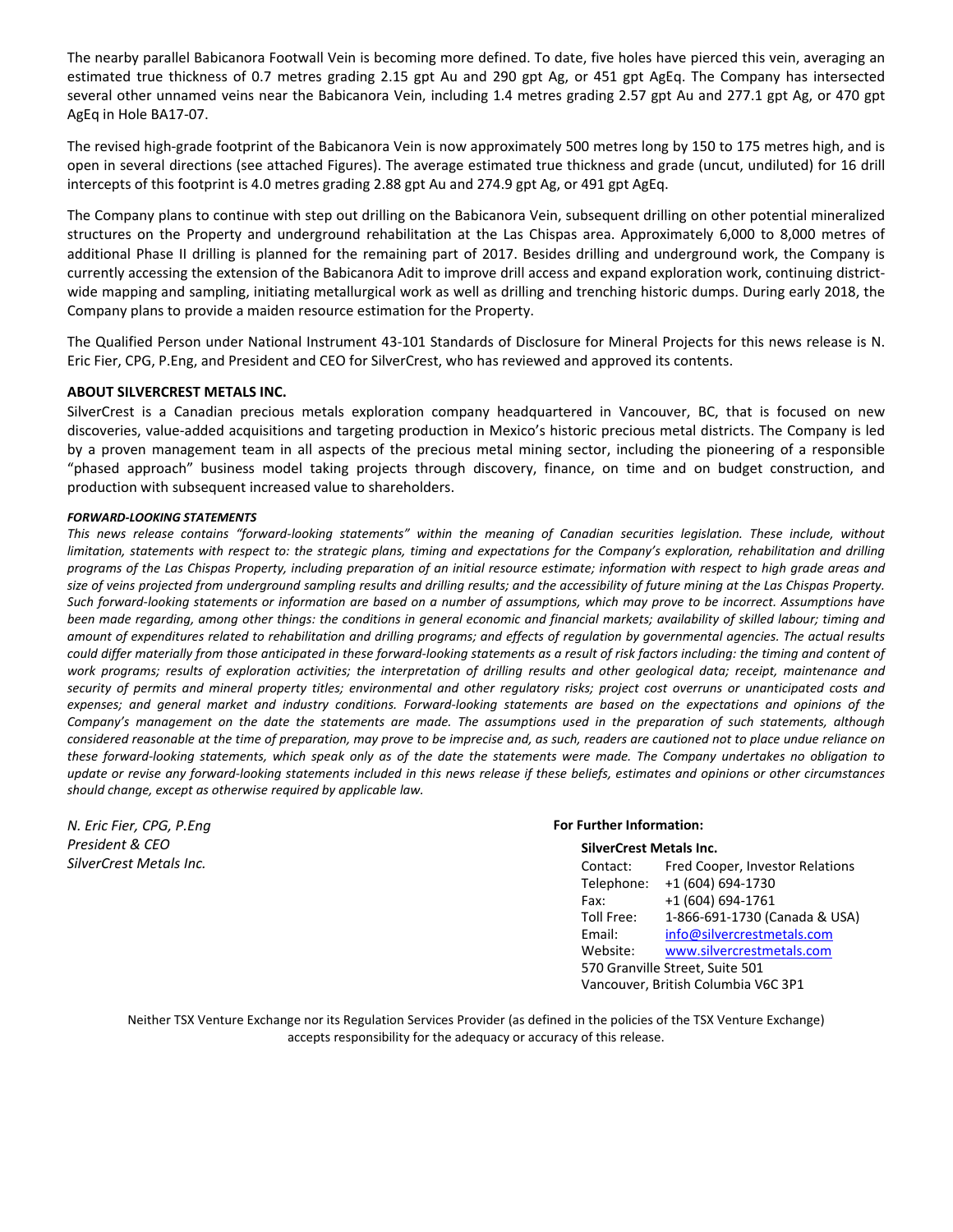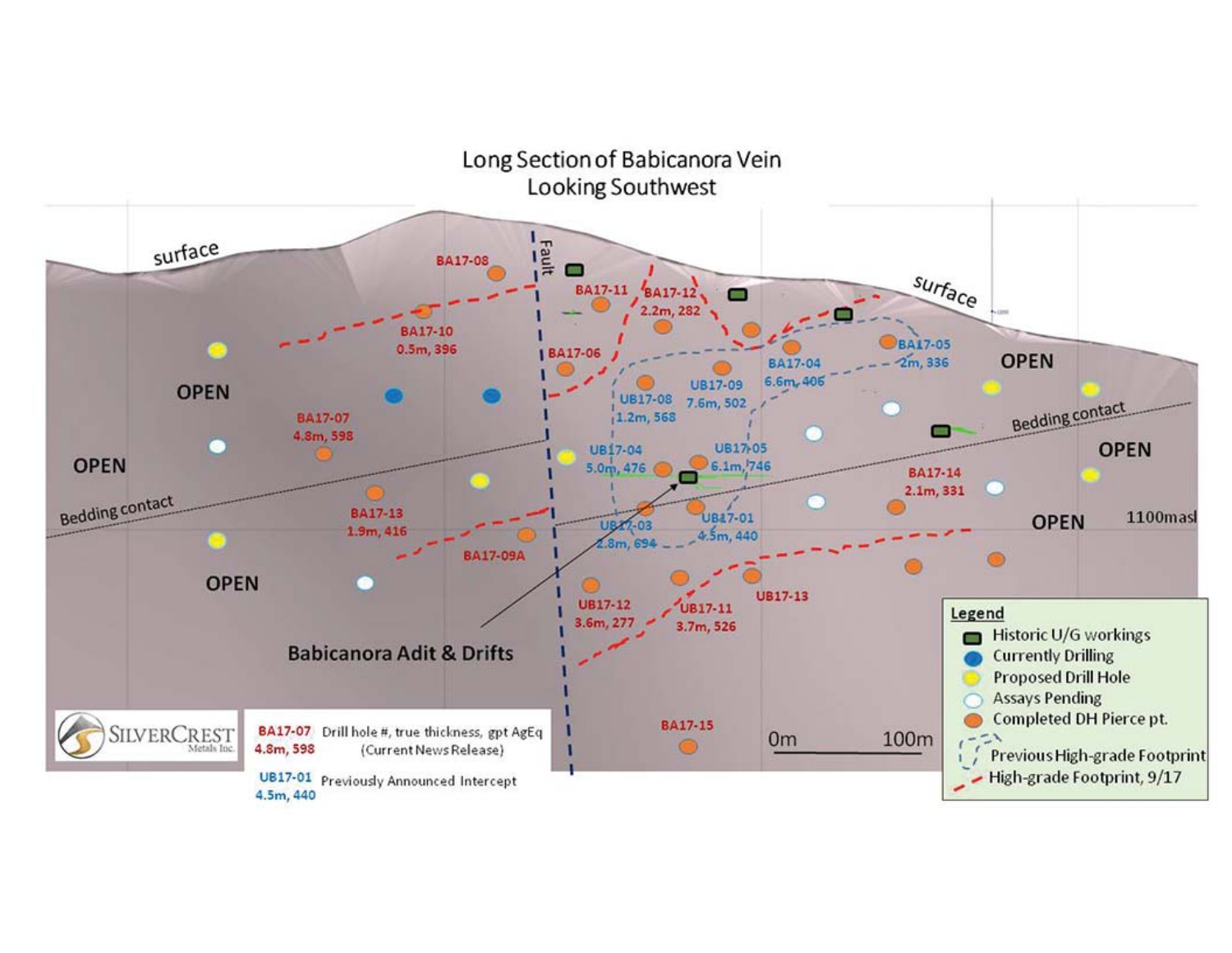

UB17-011; 3.7m grading 2.58 gpt Au, 332.6 gpt Ag, 526 gpt AgEq\*